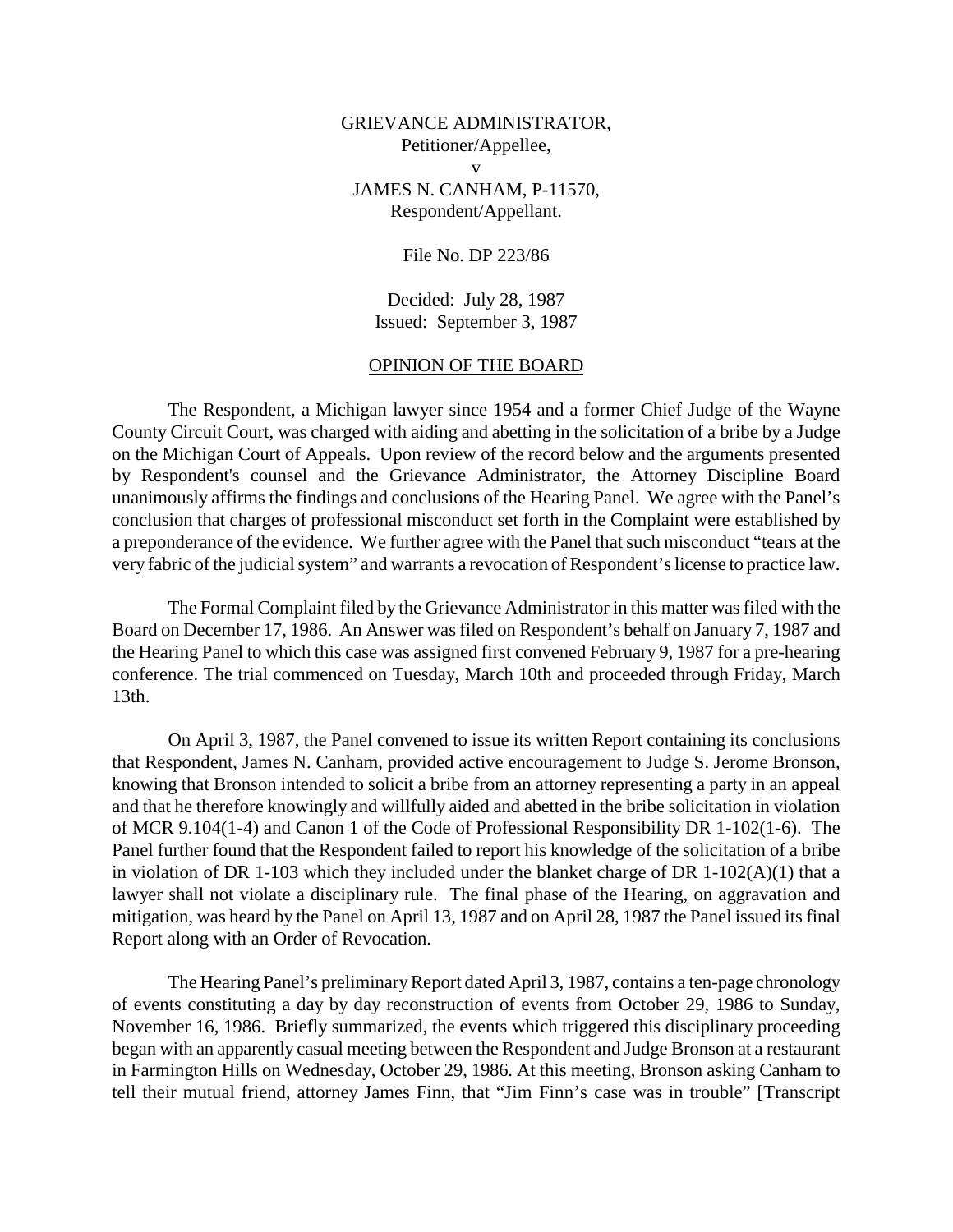Volume I pages 29-30]. Later that day, the Respondent did contact attorney Finn on the telephone and arranged a meeting two days later at the Franklin Racquet Club where the Respondent relayed Judge Bronson's message to Finn [Transcript Volume I page 35]. Later that morning, Canham received a phone call from Bronson advising the Respondent that ". . . I am going to send a package; when you get that give it to Jim". On Monday, November 3, 1986, a package was delivered to Respondent's office, a second meeting at the Franklin Racquet Club between Respondent and Finn was arranged and on Tuesday, November 4th, the Respondent passed to Finn for his examination the envelope containing, among other documents, a confidential Pre-Hearing Report prepared by an employee of the Michigan Court of Appeals in the matter of Harrigan v Ford Motor Company, No. 86442, [Transcript Volume I pages 47-68; Volume II pages 15-23].

On the same day, the Respondent had lunch with Bronson at the Farmington Racquet Club during which Bronson stated that an outcome favorable to Finn's client in the Harrigan appeal could be assured by the payment to Bronson of \$15,000 to \$20,000. At that point, Canham admitted, there was no doubt in his mind that Judge Bronson was soliciting a bribe and was prepared to sell his vote on an appeal then pending before his panel. [Transcript Volume I page 86] Later that same day, Respondent conveyed to Finn Bronson's request that a bribe of \$15,000 to \$20,000 be given to Bronson in return for his favorable influence in the Harrigan appeal.

Later on November 4, 1986, attorney Finn reported his conversations with the Respondent to Court of Appeals Judge Joseph B. Sullivan who immediately brought the matter to the attention of Judge Robert J. Danhoff, Chief Judge of the Michigan Court of Appeals. An investigation was commenced involving representatives of the Michigan State Police and the Office of the Attorney General. That investigation produced a recording of a telephone conversation on Thursday, November 6, 1986 between Finn and the Respondent. It is the position of the Respondent, although uncorroborated by other evidence, that Bronson was in Canham's office during that telephone conversation and that he prompted Canham's recorded statements to Finn, including Canham's comments to Finn that Bronson wanted Finn to write the decision, that certain arguments should be emphasized and that "you gotta hell of an opportunity to come up with a masterpiece and that should fly, he'll get another vote, and you, you should fly and you'll be home free". [Administrator's Exhibit 7A]

Upon his return from a week long vacation in Florida, the Respondent was arrested by members of the Michigan State Police and interviewed by representatives of the Attorney General's Office who offered the Respondent immunity from criminal prosecution. At 11:00 a.m. on Friday, November 14, 1986, at a meeting in Respondent's office between Canham and Bronson, recorded with Respondent's knowledge, Bronson accepted from the Respondent an envelope containing \$20,000 in cash and discussed with Respondent his desire to receive a similar amount when attorney Finn "cashed out" the Harrigan case. As Bronson left Respondent's office, he was arrested. He was transported to Lansing for arraignment. Later that day, he committed suicide at his home.

Review of the Hearing Panel's Findings and Conclusions in this case is sought by the Respondent. The Board's review of the Panel decision must be on the basis of whether, upon the whole record, there is proper evidentiary support, In re Del Rio, 407 Mich 336; 285 NW2d 277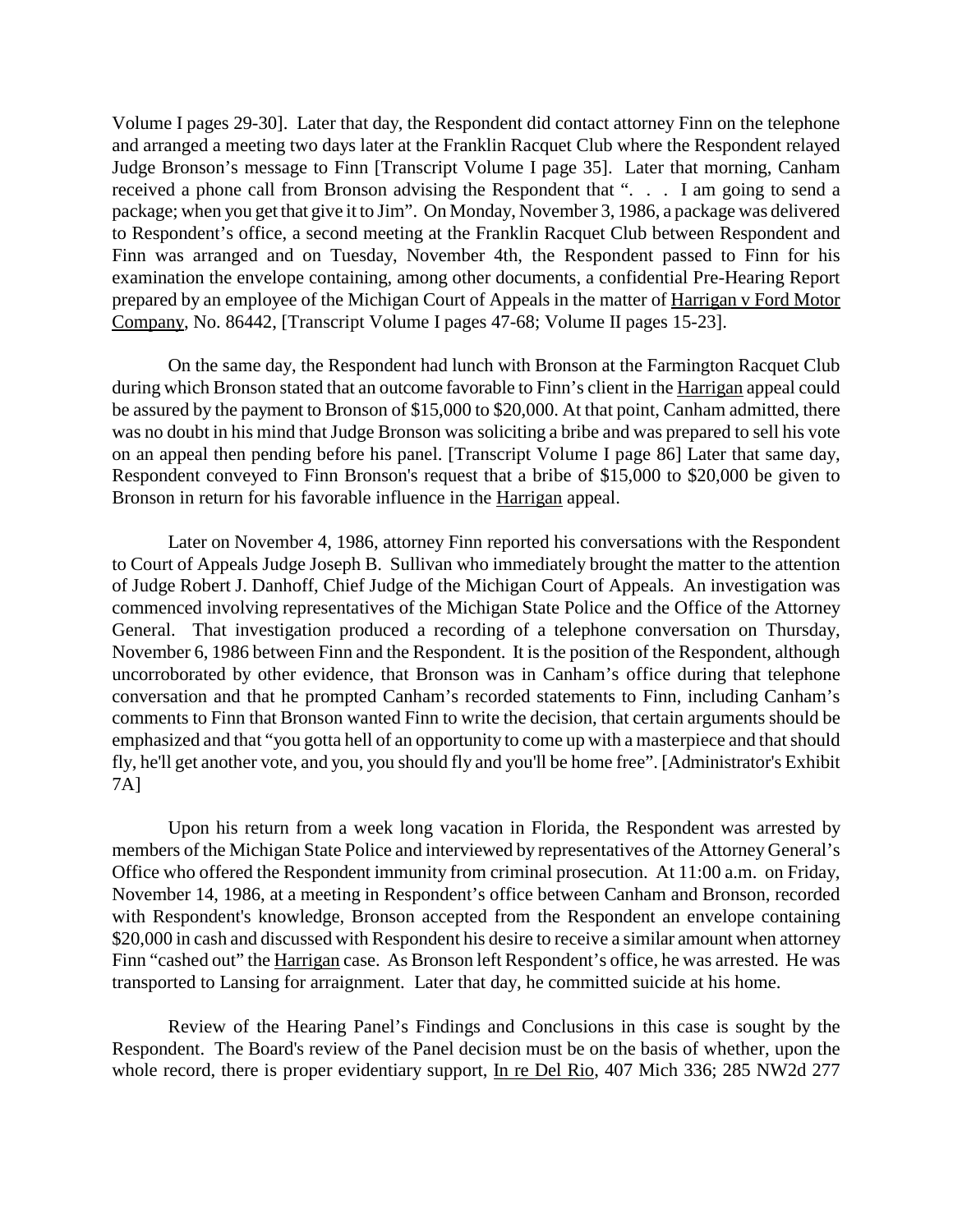(1979) and whether its findings are supported by competent, material and substantial evidence. In the Matter of Phillip E. Smith, File No. 35166-A, 1981 (Board Opinions Page 115).

In this case, the Respondent does not challenge the Panel's basic factual findings. Indeed, the various meetings and conversations involving Respondent Canham, attorney Finn and Judge Bronson are basically uncontroverted and it is clear that the Panel's findings in that regard are overwhelmingly supported by the testimony and exhibits received into evidence.

Rather, the Respondent seeks review of the proceedings before the Panel on the basis of the following objections:

- 1) That the Complaint filed by the Grievance Administrator did not charge a violation of DR 1-103 (Failure to report knowledge of improper conduct by a lawyer or judge) and that, as a result, Respondent was denied due process of law;
- 2) That the Hearing Panel's finding in its Report that Respondent violated DR 1-103 must be reversed because that violation was not charged in the Formal Complaint;
- 3) That the Hearing Panel failed to find the element of specific intent required to sustain a criminal conviction as an aider and abettor and could not, therefore, properly enter an Order disbarring the Respondent upon a finding that he had aided and abetted Judge Bronson in the solicitation of a bribe.

Canon 1 of the Code of Professional Responsibility, DR 1-103, provides:

- A) A lawyer possessing unprivileged knowledge of a violation of DR 1-102 shall report such knowledge to a tribunal or other authority empowered to investigate or act upon such violation.
- B) A lawyer possessing unprivileged knowledge or evidence concerning another lawyer or a judge shall reveal fully such knowledge or evidence upon proper request of a tribunal or other authority empowered to investigate or act upon conduct of lawyers or judges.

In the brief submitted on Respondent's behalf, it is conceded that it is "fundamentally undisputed" that the Respondent did not communicate in any way with a tribunal or investigative authority following his discussions with Judge Bronson. Respondent openly admits that his failure to make such a report violated DR 1-103 and would therefore subject him to discipline. Respondent argues, however, that the Hearing Panel, presented with evidence clearly establishing a violation not charged in the Complaint, was presented with a "Hobson's choice" of (1) finding that the Respondent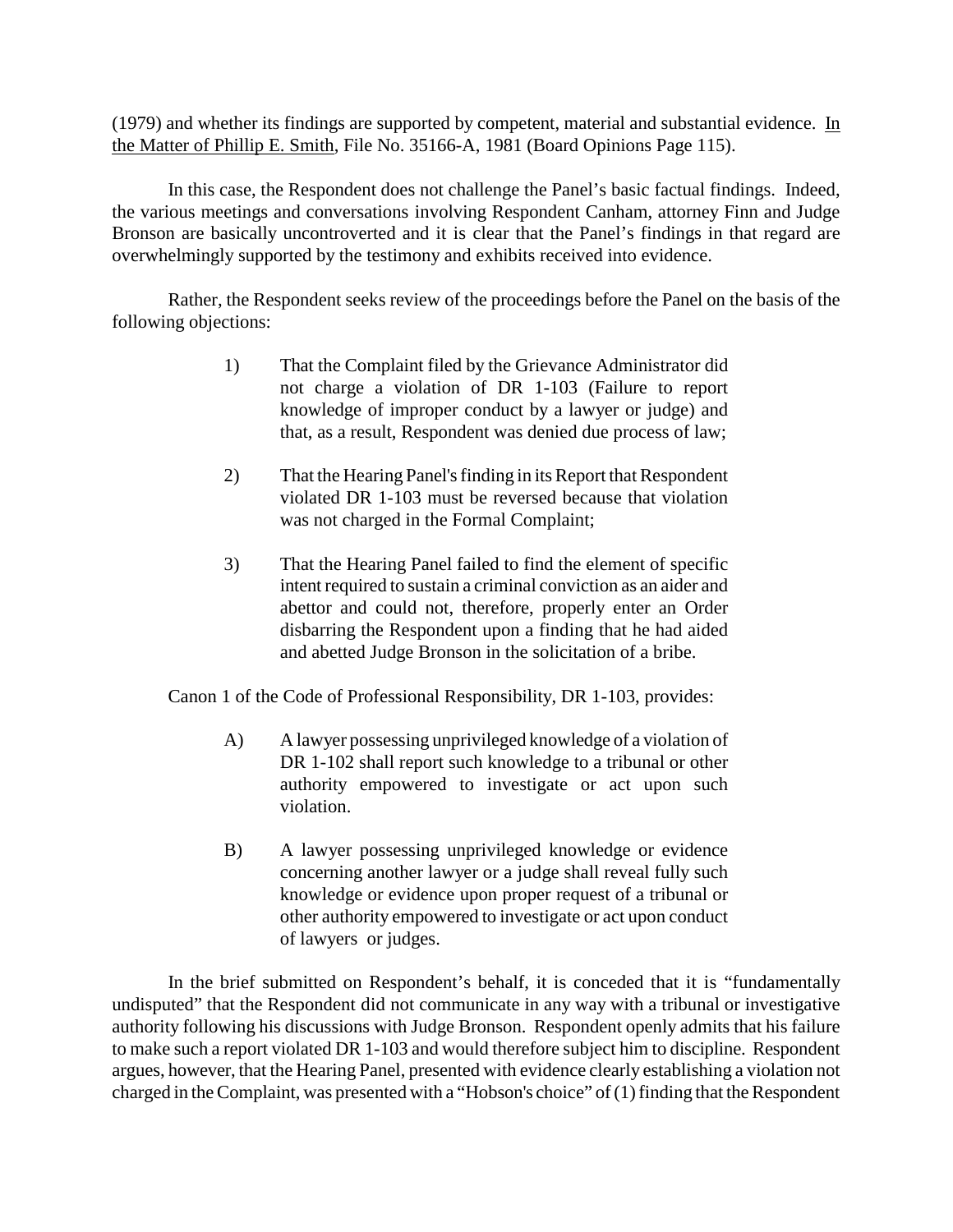should not be disciplined at all despite evidence that he had breached DR 1-103 or (2) finding that he was guilty of professional misconduct substantially more serious than a violation of DR 1-103. This, it is claimed, denied Mr. Canham a fair hearing.

The Board is unable to accept Respondent's argument that failure to charge a less serious violation constituted a denial of due process. Respondent cites no authority for this position but apparently argues that the widespread publicity surrounding this case put pressure upon the Hearing Panel to find professional misconduct. Because the Panel did not have the option of finding that Mr. Canham violated DR 1-103, the argument continues, the Panel was "forced" to make a finding that the Respondent aided and abetted in the solicitation of a bribe, as charged by the Grievance Administrator.

This argument is founded on the premise that the Panel relaxed the appropriate standard of proof with regard to the charge that the Respondent aided and abetted the solicitation of a bribe. Respondent emphasizes the finding in the Panel's preliminary report on page 20 that "the evidence is inconclusive concerning the specific intent of Mr. Canham . . ." Respondent has taken that quotation from the Panel' s preliminary report out of context and it must be read in light of the complete sentence:

> The evidence is inconclusive concerning the specific intent of the Respondent; however, the evidence conclusively demonstrates that the Respondent knew that Judge Bronson was actively pursuing the solicitation of a bribe; that he possessed the required criminal intent. (Hearing Panel Report April 1987 page 20)

Based upon our review of the record, we find no evidence that pre-trial publicity had any effect on the members of this Hearing Panel or their decision. Further, we are persuaded by the authorities cited by the Grievance Administrator that it was within his discretion to focus his prosecution on the more serious charges. Disciplinary proceedings in this jurisdiction are characterized as "quasi criminal" State Bar of Michigan v Woll, 387 Mich 154, 161 (1972) and a disciplinary Respondent enjoys some, but not all, of the rights to which criminal defendants are entitled, State Bar Grievance Administrator v Jaques, 401 Mich 516, 528-529 (1977). Even if the Respondent in this case had been afforded all of the protections available to defendants in criminal proceedings, the Grievance Administrator"s decision not to charge a violation of DR 1-103 would not appear to constitute a violation of due process. In People v Lombardo, 301 Mich 451 (1942), the Michigan Supreme Court held that "prosecuting officers have the right to use their discretion in determining under which of the applicable statutes a prosecution shall be instituted" 301 Mich 453. More recently, in People v Ford, 417 Mich 66 (1982), the Court ruled that although certain conduct might violate more than one statute, it is not improper, se, for the prosecutor to charge only the more serious offense. See also People v McClain, 105 Mich App 323 (1981).

The second argument raised by the Respondent on appeal alleges that the Panel erred in ruling that the Respondent violated the provisions of DR 1-103 inasmuch as that violation was not charged in the Complaint. Respondent cites the prior rulings of this Board in In the Matter of Lewis,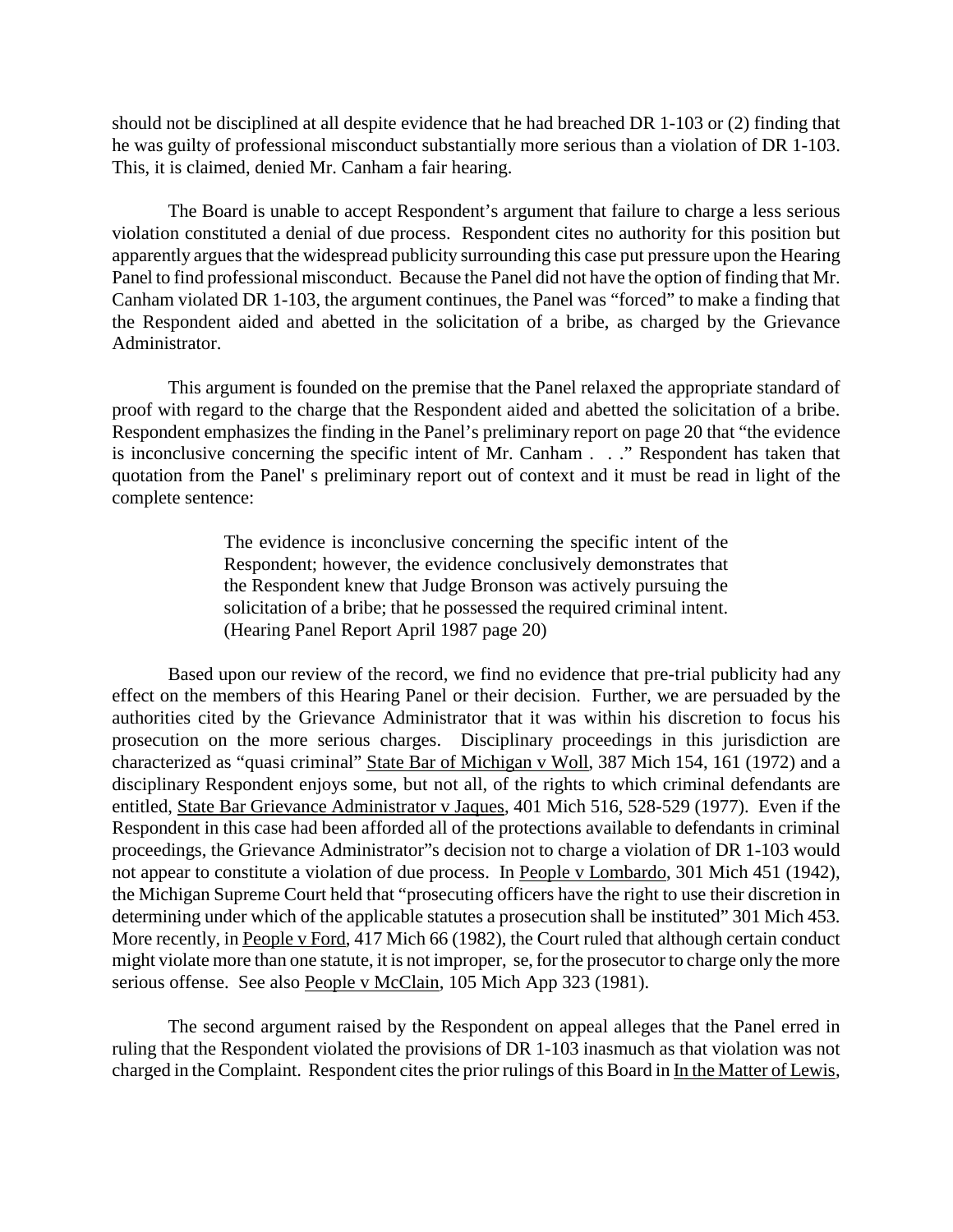Opinions of the Board 137, 140 (1981) and In the Matter of Gray, Opinions of the Board (1983). In Lewis, the Board stated:

> It is a violation of constitutional due process provisions to impose discipline for findings not alleged in the Formal Complaint. See In Re Ruffalo, 390 US 544 (1968); In Re Crane 400 Mich 484, 255 NW2d 624 (1977); State Bar Grievance Administrator v Jackson, 390 Mich 147, 211 NW2d 38 (1973); State Bar Grievance Administrator v Freid, 388 Mich 711, 202 NW2d 692 (1972)

In the instant case, the Panel found that although the Respondent was not specifically charged under DR 1-103 he was charged with a breach of DR 1-102(A)(1) which states that "(A) a lawyer shall not: (1) violate a Disciplinary Rule". The Panel reasoned that DR 1-103 is a Disciplinary Rule within the meaning of DR 1-102(A)(1); therefore, a violation of DR 1-103 could properly be found if supported by the evidence received at the hearing.

Such an interpretation of the scope of DR  $1-102(A)(1)$  is too broad and would allow the Grievance Administrator to file complaints alleging only a violation of DR 1-102(A)(1), thus depriving the Respondent of any reasonable opportunity to discern the nature of the charges against which he or she must defend. Such an interpretation is at odds with the rule set forth in In Re Ruffalo, 390 US 544, 88 SCt 1222 (1968) that an attorney facing misconduct charges may receive discipline only for those acts for which fair notice is given in written form. The Respondent in this case was not charged with a violation of DR 1-103 and, in accordance with Ruffalo, could not be disciplined for that violation which was not charged in the Complaint.

Notwithstanding the Panel's conclusion that the Respondent violated DR 1-103, the Panel declined to imposed discipline for that violation "in view of the more serious charge of aiding and abetting". (Panel Report April 13, 1987 Page 4) Therefore, the Panel's finding that Respondent violated DR 1-103 does not constitute reversible error since the panel specifically declined to impose discipline as a result of that finding and in light of Respondent's admission that such a finding, if it had been charged, was supported by the evidence.

We now consider the final objection raised by the Respondent; that the Hearing Panel failed to make a finding that the Respondent possessed "specific criminal intent" to aid and abet Judge Bronson in the solicitation of a bribe.

The Formal Complaint filed by the Grievance Administrator recites the factual background of the Harrigan v Ford Motor Company appeal and Respondent's meetings and conversations with Judge Bronson and attorney James Finn between October 29, 1986 and November 13, 1986. By engaging in that conduct, the Complaint charges, Respondent Canham "did knowingly and willfully act in concert with the late Judge Bronson to cause, aid, abet and effect the corrupt solicitation of the payment of money from Finn to the late Judge Bronson for the purpose and intent of influencing Judge Bronson's act, vote, opinion, judgment, action or exercise of discretion in a pending matter which was brought before Judge Bronson in his public capacity as a Judge of the Michigan Court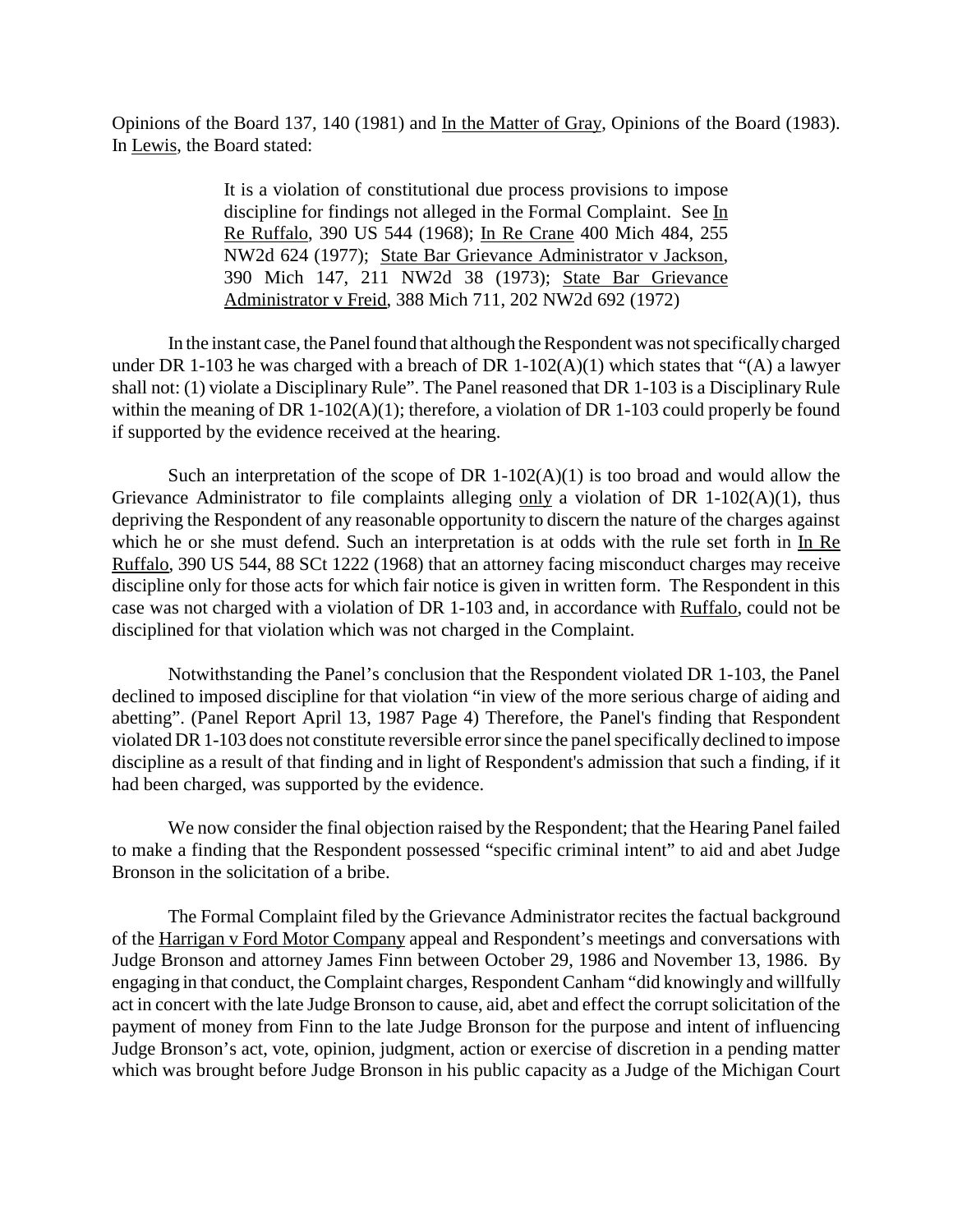of Appeals; and Respondent did further intentionally engage in conduct which is prejudicial to the proper administration of justice . . ."

In its application of the evidence presented to the charges in the Complaint, the Hearing Panel specifically considered the criminal statute on aiding and abetting in Michigan, MCLA 767.39; MSA 28.979, and the Panel then considered the evidence in light of the requirement that a person charged as an aider and abettor in this jurisdiction must either possess the required specific intent or participate while knowing that the co-participant possessed the requisite intent, People v Triplett, 105 Mich App 182 (1981); People v Turner, 120 Mich App 23 (1982). Applying that standard, the Panel concluded that Respondent Canham did indeed "encourage" Judge Bronson by acting as an intermediary to convey the bribe solicitation to attorney Finn and by physically delivering to Finn the internal court documents supplied by Bronson. The Panel further found that such "encouragement" was offered by the Respondent at a time when he knew that it was Bronson's intent to solicit \$15,000 to \$20,000 from Finn in exchange for a favorable opinion in the Harrigan appeal.

This Board concludes that the Hearing Panel had substantial and compelling evidence before it to support such a finding and that the Panel's findings with regard to Respondent's intent are in accord with the existing law in this jurisdiction. In stating this conclusion, we must emphasize that it was not necessary for the Hearing Panel to find that Respondent's conduct contained each and every element which would have been necessary to sustain a criminal conviction. The state and federal law governing criminal trials is not fully applicable to professional disciplinary proceedings, State Bar Grievance Administrator v Jaques, 401 Mich 516, 529 (1977), nor is it necessary that a lawyer be proved a criminal before he can be professionally disciplined. "It is requisite only that his conduct be that which proves clearly that he is unfit to be entrusted with the duties and responsibilities belonging to the office of attorney" State Bar of Michigan v Block, 383 Mich 384, 392 (1970). The Rules and Canons governing the conduct of attorneys "do not envisage criminal proceedings nor is discipline necessarily premised on statutory violations" State Bar Grievance Administrator v Ryman, 394 Mich 167, 176 (1975). The Grievance Administrator is not required to prove that the Respondent is a criminal, only that the Respondent has acted unprofessionally. Ryman at 177.

In the supplemental brief filed in conjunction with the oral arguments presented to the Board, Respondent urges that the Board consider the Hearing Panel's reliance upon the aiding and abetting standard expressed in People v Triplett, 105 Mich App 182 (1981) in light of the 1979 ruling of the United States Supreme Court in Sandstrom v Montana, 442 US 511, 99 SCt 2450, 61 L Ed 2d 39 (1979). In Sandstrom, the Supreme Court reversed the instruction to the jury that "the law presumes that a person intends the ordinary consequences of his voluntary acts". In that case, the Court found that the jury instruction violated the defendant's constitutional rights as it had the effect of relieving the State of the burden of proof on the critical question of Petitioner's state of mind. Sandstrom 442 US at 521. In the instant case, Respondent has seized upon the language in Triplett that "the criminal intent of the aider and abettor is presumed from his actions with knowledge of the actors wrongful purpose" and argues that such a presumption is "outlawed" by the Supreme Court's ruling in Sandstrom. Our review of the cases cited by Respondent convinces us that we are bound to reject this argument and to conclude that the Panel properly looked to People v Triplett in its analysis of Respondent's culpability as an aider and abettor in the bribery scheme.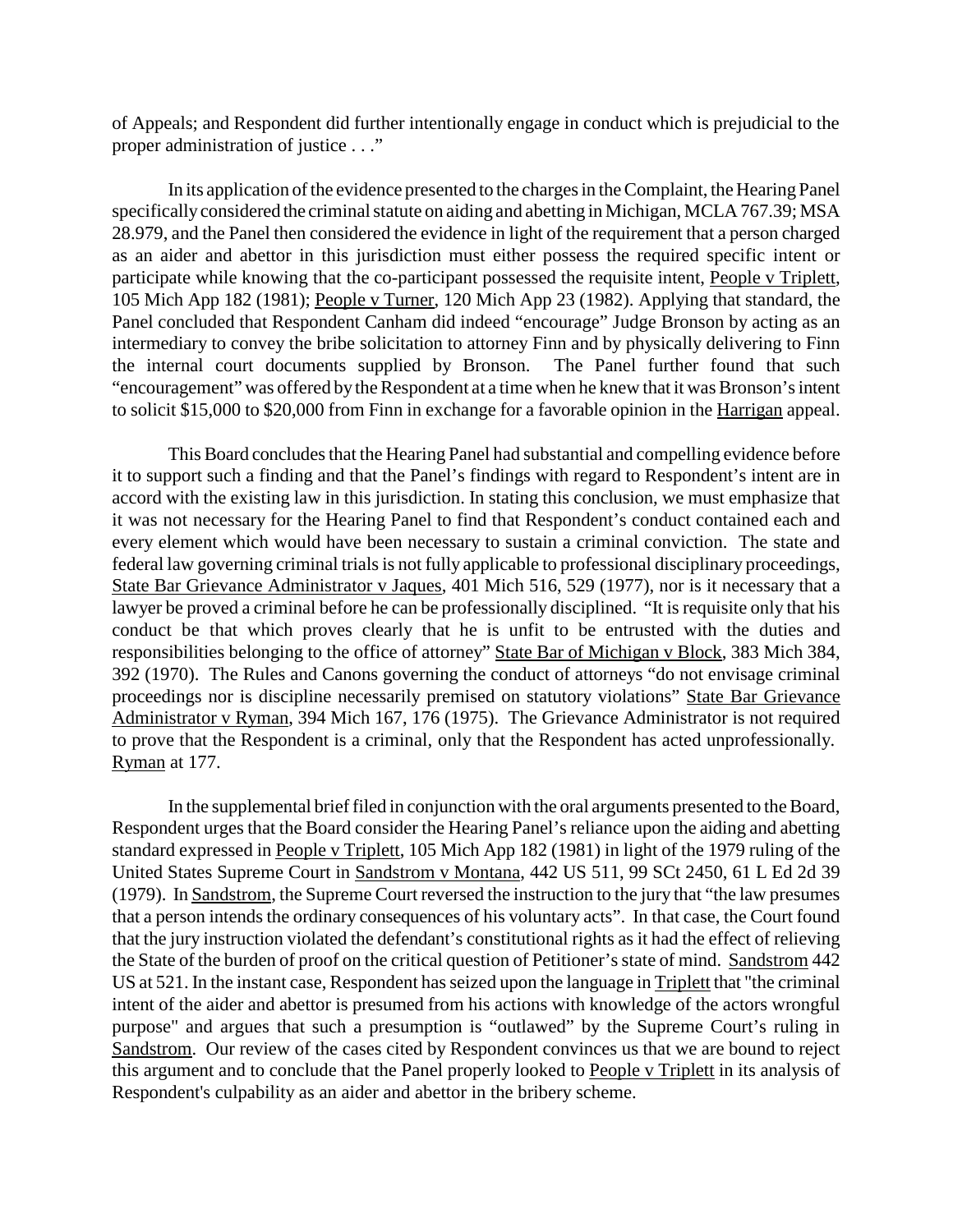The language from **Triplett** cited above, that "the criminal intent of the aider and abettor is presumed from his actions" appears in that decision in a quotation from a 1962 California case, People v Ellhamer 199 Cal App 2d 777, 782; 18 Cal Rptr 905, 908 (1962). We do not agree with Respondent that the case law relied upon by the Panel has been "outlawed" or otherwise invalidated by the Sandstrom decision. We cannot find that the Hearing Panel improperly shifted the burden of proof or the burden of persuasion to the Respondent or that the Grievance Administrator was relieved of his obligation to establish the elements of professional misconduct alleged in the Complaint. Furthermore, our Courts have expressly reiterated the standard applied by the Panel in more recent cases. See, for example, People v White 147 Mich App 31, 38 (1985); People v Cortez 141 Mich App 316, 333 (1984). "To be convicted as an aider or abettor, the defendant must either himself possess the required intent or participate while knowing that the principal possessed the required intent" People v Turner 125 Mich App 8, 11 (1983).

In such cases, either the defendant's own specific intent or his knowledge that his co-participant had the necessary specific intent may be inferred from circumstantial evidence People v Fields 64 Mich App 166, 174 (1975); People v Triplett, supra.

In this case, it was not necessary for the Panel to infer such knowledge from circumstantial evidence. The Panel needed to look only to Respondent's own admissions that there was no question in his mind on November 4, 1986 that Judge Bronson was looking for a bribe (Transcript Volume I page 86); that Bronson wanted Respondent to convey a request to James Finn that Finn pay the sum of \$15,000 to \$20,000 (Transcript Volume I page 87); and that the payment would be for the purpose of influencing Bronson's decision (Transcript Volume I page 88).

Further, the Panel had before it substantial evidence upon which to conclude that the Respondent, with knowledge of Bronson's intent, provided "encouragement" to him in furtherance of a wrongful purpose. Referring to Respondent' s willingness to carry the messages to Finn that his case "was in trouble" and that a payment would be required, that Panel noted:

> It is apparent, however, that if the Respondent had refused to act as a messenger to Finn of both conversations with Bronson or of the internal court documents which Canham delivered to Finn, Bronson would have had to either (i) seek out a new intermediary, (ii) contact Finn directly or (iii) retreat from the scheme. (Panel Report April 3, 1987 page 21)

While the Respondent has denied such "encouragement" in his claim that he was acting in concert with Finn pursuant to a "tacit understanding", we affirm the Panel finding that there is no evidence in the record aside from Respondent's own self-serving testimony upon which to conclude that such an understanding existed. Quite simply, Respondent's testimony that he intended, at some point, to expose Judge Bronson is not persuasive and is belied by his actions as well as his inaction. As the Panel further noted, although the Respondent had a legion of friends and acquaintances at all levels of the legal profession, "he chose not to communicate this bribery scheme to these or to any other persons in authority although the record demonstrates that he had ample opportunity to do so" (Panel Report April 3, 1987 page 18)